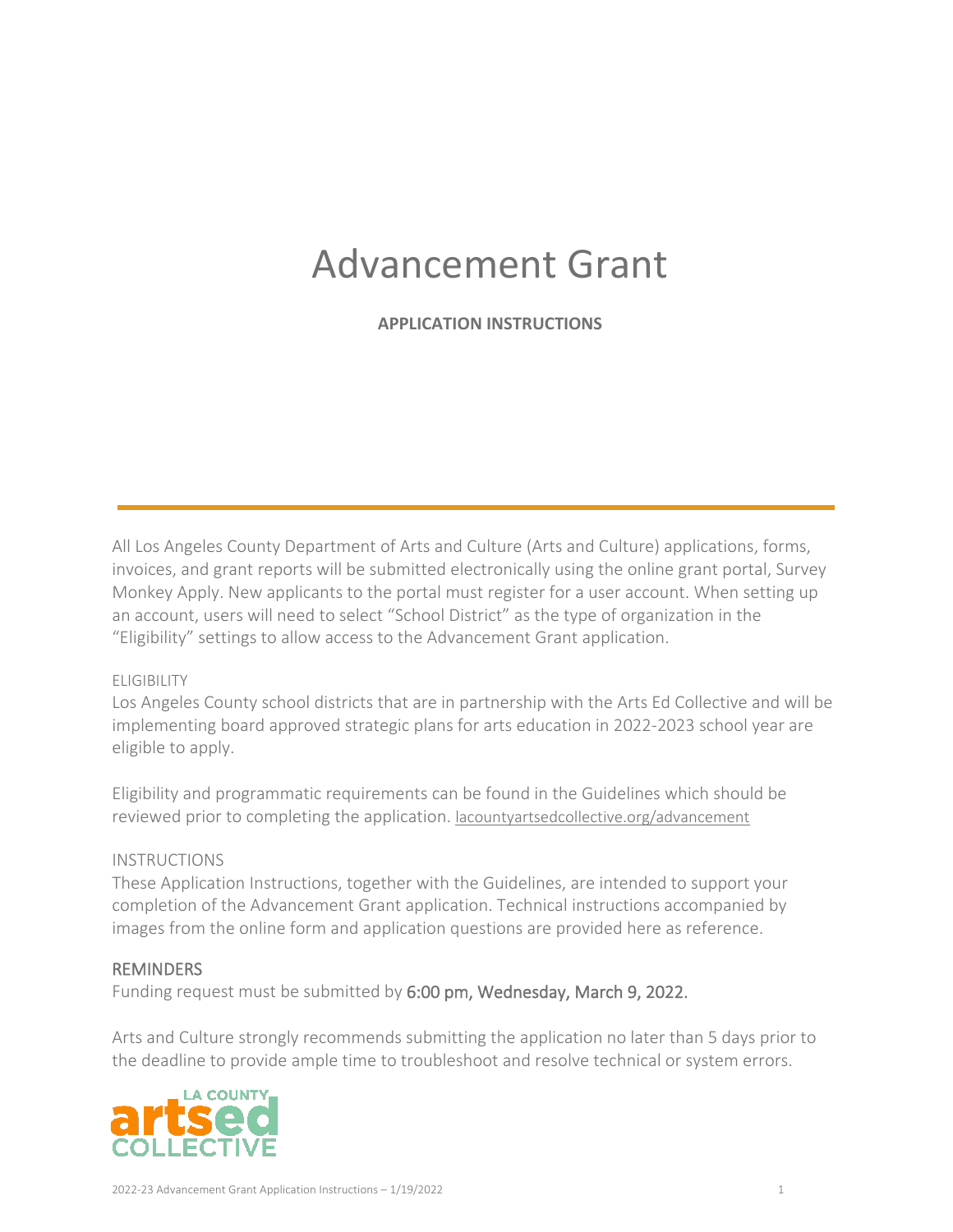## **DOWNLOAD AND REVIEW THE ADVANCEMENT GRANT GUIDELINES**

Download the Advancement Grant Guidelines and review them before getting started.

• [lacountyartsedcollective.org/advancement](https://www.lacountyartsedcollective.org/advancement)

## **ACCESSING THE ONLINE GRANT PORTAL AND APPLICATION**

## **GETTING STARTED**

• Visit [apply-lacdac.smapply.io](https://apply-lacdac.smapply.io/) *Returning Applicants -* Click 'Log In' in the upper right corner of the screen. Enter your username and password. *First Time Applicants* - Click 'Register' for a new account. *See next section for details.*

## **FIRST TIME APPLICANTS**

#### **Registration Steps**

1. Click the green 'Register' button in the upper right of the screen to register for a new user account and profile.

*TIP: Once an application is created the owner may 'add collaborators' to view and/or edit the application. Note that collaborators may not submit forms.* 

- 2. Complete the User Information fields Name, Email, and Password.
- 3. Once finished, click 'Create Account.' A welcome page will inform you that a confirmation email has been sent to the registered email.
- 4. Check for an email titled "SurveyMonkey Apply Account Email Verification" from **noreply@mail.smapply.net**.
- 5. Verify your email address by clicking 'confirm email address' within the email. This will return you to the SurveyMonkey Apply Log In page. Log in to the website to continue.

*TIP: Once your email is verified you will receive a second "Welcome" email. You can always refer to this email to access your Applicant Portal or bookmark the webpage in your browser.*

6. Before applying, you'll need to complete the user setup by updating your eligibility profile.

## **Eligibility Profile – New Applicants Only**

1. The first task is to complete the Eligibility Profile Form. Click 'My Account' from the dropdown under your name.

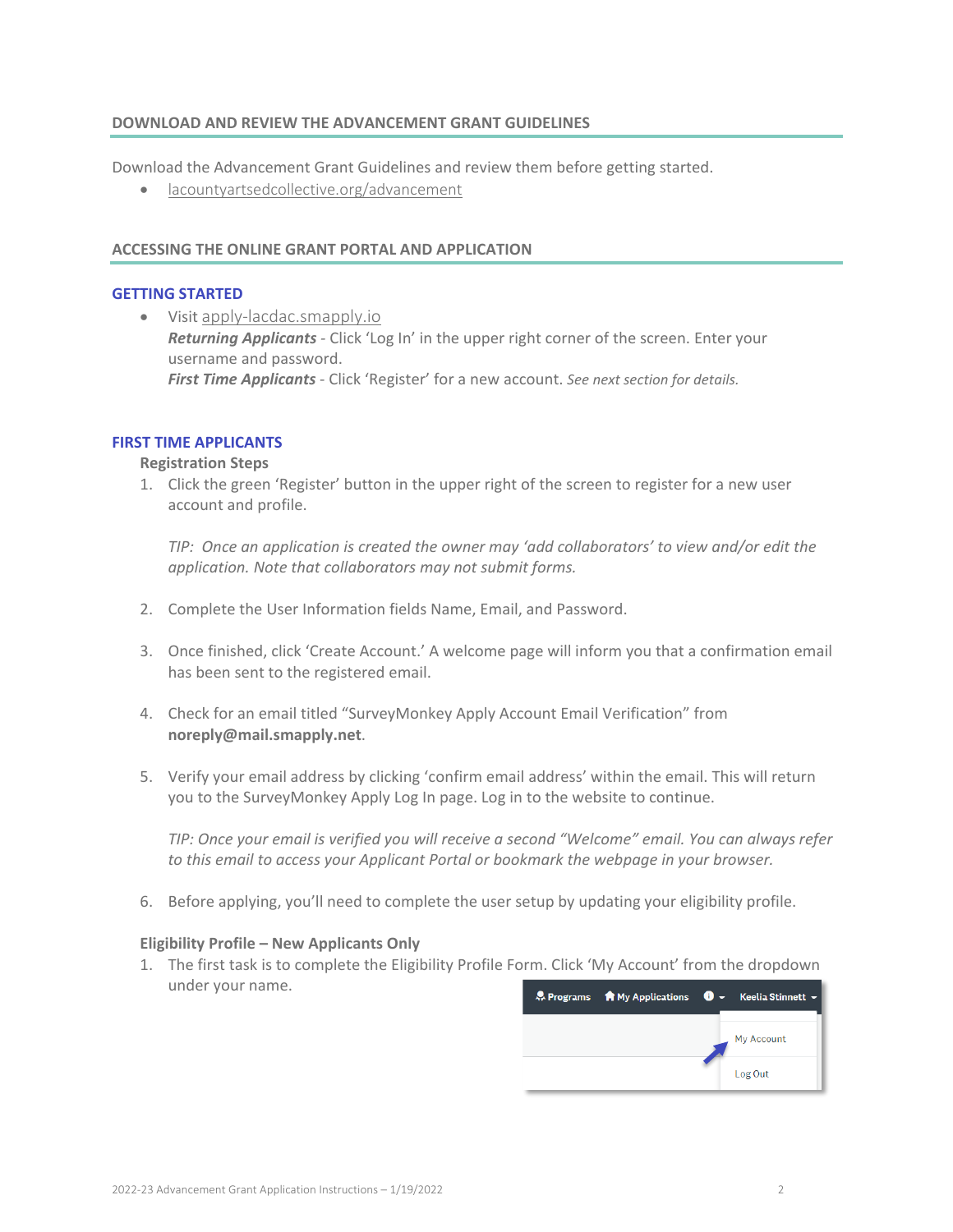2. Select Eligibility from the left panel. Then click 'fill out an eligibility profile'.

| My Profile                 | Fill out an eligibility profile |
|----------------------------|---------------------------------|
| <b>O</b> Notifications     |                                 |
| <sup>2</sup> + Eligibility |                                 |

- 3. To access the Advancement Grant application,
	- select applicant type 'Organization', then
	- select organization type 'School District.'

*TIP: For the purpose of this grant portal, Charter networks that identify as a 501c3 select School District. If you select 501c3, you will not have access to the Advancement Grant application.*

*4.* Enter the required Organization Account Information as it applies.

*TIP: If you do not know the LA County Supervisorial District of your administrative office you can look it up via the link in the form or at [https://lavote.net/apps/precinctsmaps.](https://lavote.net/apps/precinctsmaps) Select 'District Map Look Up by Address', complete the required fields, and click 'Submit.' A list of all applicable districts for the address will be listed. The Supervisorial District should be listed fourth.* 



5. Click 'Save my Profile' when complete. This will direct you back to the Programs Dashboard where you will see all the grant opportunities that are available to you.

## **ACCESSING THE APPLICATION**

- 1. To open a new application, access the Programs Dashboard by selecting 'Programs' or the medallion icon  $\Omega$  Programs in the upper toolbar.
- 2. Click the **BURGREX** button in the Arts Education Advancement Grant tile to see the description and deadline of the opportunity.
- 3. Click the **button to open** a new application. This will take you to a dashboard that displays the list of tasks (forms) required for the application. **You may complete the tasks in any order.**
- 4. Once an application has been open, it will appear under  $\overline{a}$  My Applications in the upper toolbar. *There is no need to return the Programs Dashboard during this grant cycle*.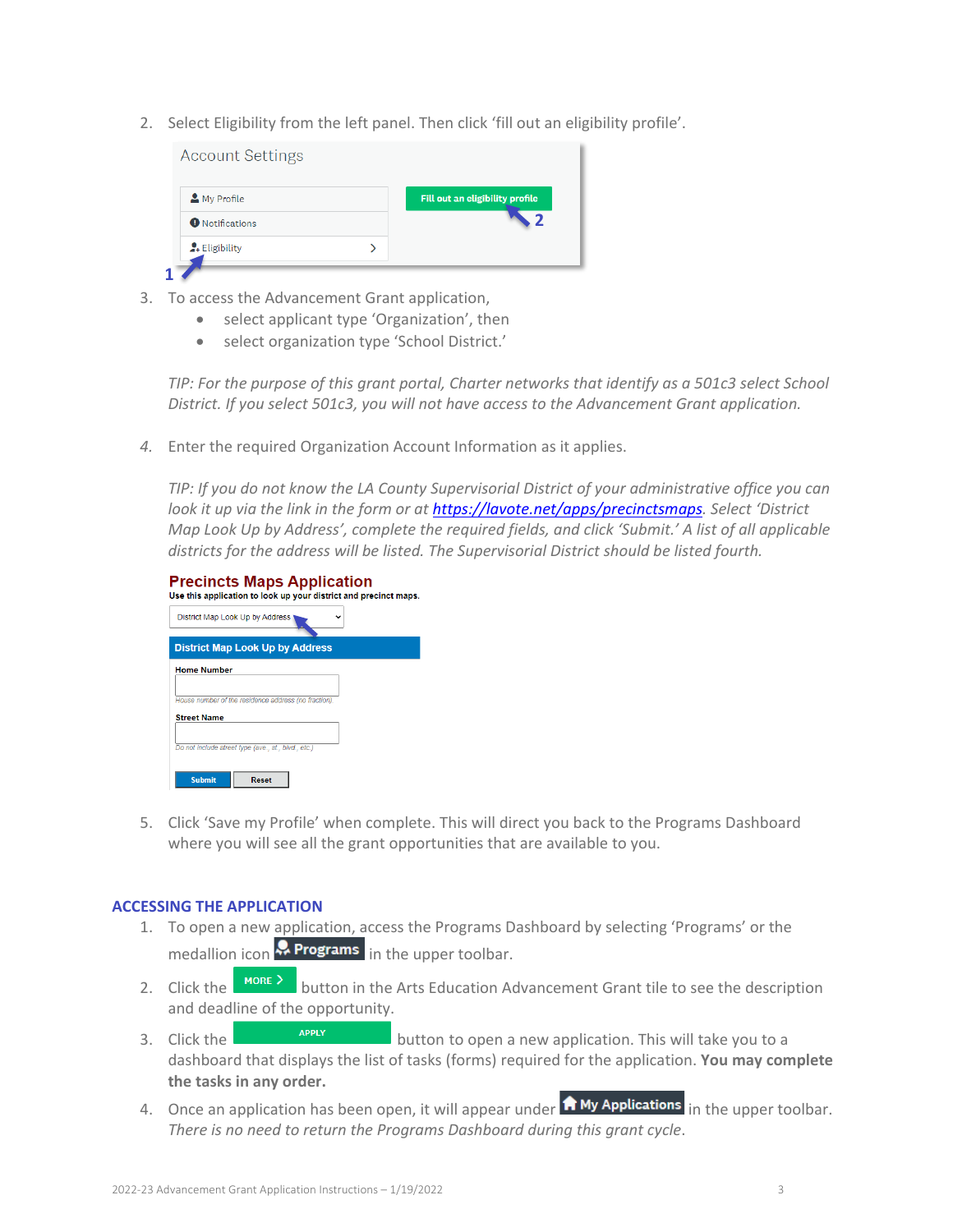## **NAVIGATING THE GRANT APPLICATION TASK DASHBOARD**

- **Your Tasks:** This section includes the 7 task forms you will need to complete to apply for the grant. It includes
	- o A general district information form,
	- o A form for each of the five criteria covered in the grant guidelines, and
	- o A district Certification form to be completed by an authorizing district official
- **Overview Panel:** The panel on the left displays a completion bar for the number of required tasks that have been completed. Other functions on this panel include:
	- $\circ$   $\blacksquare$  Add collaborator  $\blacksquare$  Click here if you are working on this application with a colleague or add your authorizing official to give access to the application in the portal for their review. Enter their email address to invite them to work on this application. They should receive an email with a link asking them to join you. You should see a list of everyone you have invited in the panel.
		- $\circ$  **EXIEM** Click here to review all completed tasks on one screen.
		- $\circ$  submit  $\Box$  Click 'Submit' after you have completed and reviewed all required tasks. Your application is not complete or submitted for consideration until this step is complete. **Submitted applications cannot be edited.**

#### **GRANT APPLICATION TASK LIST**

Once the Arts Education Advancement Grant is opened and you are in the Application Dashboard, you will see the application broken out into 7 tasks. These tasks are listed in the order of the criteria that can be found on page 8 of the Guidelines. **You may complete the tasks in any order.**

| Your tasks |   |                                                                                 |  |  |  |
|------------|---|---------------------------------------------------------------------------------|--|--|--|
|            | 昏 | AG 21-22 School District Information<br>Last edited: Jan 22 2021 02:06 PM (CST) |  |  |  |
|            | r | AG 21-22 Strategic Direction<br>Last edited: Jan 22 2021 02:07 PM (CST)         |  |  |  |
| O          | Ð | AG 21-22 Project Plan<br>Deadline: Mar 10 2021 08:00 PM (CST)                   |  |  |  |
| í)         | B | AG 21-22 Project Evaluation<br>Deadline: Mar 10 2021 08:00 PM (CST)             |  |  |  |
| í)         | B | AG 21-22 Personnel<br>Deadline: Mar 10 2021 08:00 PM (CST)                      |  |  |  |
|            | B | AG 21-22 Fiscal Capacity<br>Deadline: Mar 10 2021 08:00 PM (CST)                |  |  |  |
|            | B | AG 21-22 Certification<br>Deadline: Mar 10 2021 08:00 AM (CST)                  |  |  |  |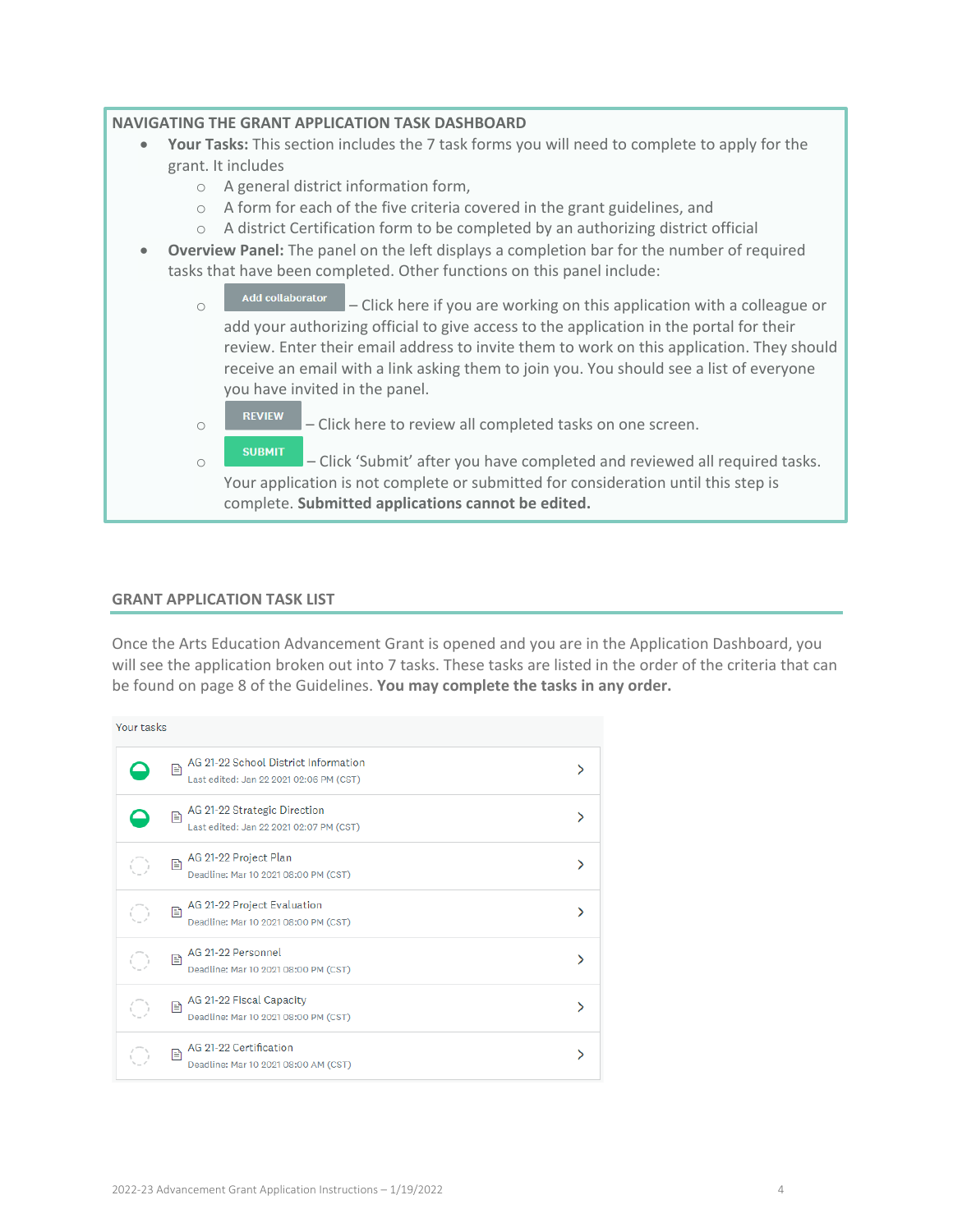#### **NAVIGATING A TASK**

1. To start a task, click the task name.

- 2. Each task has two save options: SAVE & CONTINUE EDITING or MARK AS COMPLETE • *Save & Continue Editing* saves your work and returns you to the form.
	- o To navigate away from the form, select a different task from the left task bar,

or click  $\frac{4 \text{ Back to application}}{2 \text{ above the task bar to return to the Application}}$ Dashboard.

- $\circ$  Upon selecting this save option the  $\bullet$  icon will appear next to the task in the Application Dashboard. This icon indicates that you have not yet marked this task as complete.
- *Mark as Complete* saves your work, stamps it as complete with the date in the upper section of the form, and temporarily locks it into a view only mode.
	- o To navigate from the form, select a different task from the left task bar or<br>click S Back to application above the task bar to return to the Application

above the task bar to return to the Application Dashboard.

- o To view or edit the form, click on the task name. To continue editing click the
	- icon in the upper right and select edit.
- o You may not mark a form complete if required fields are left blank.
- $\circ$  Upon selecting this save option the  $\bullet$  icon will appear next to the task in the Application Dashboard. This icon indicates that you have marked this task as complete.

#### **TASK PROMPTS AND QUESTIONS**

Below are the questions that are asked in each task.

#### **School District Information**

- District Name
- Contact Information
	- o Person completing the funding request
	- o Summer contact
	- o Project Lead

#### **Strategic Direction: Criterion 1**

- Provide a brief summary of arts education currently offered in your district.
- Briefly describe the strategy(s) from your district plans for which you seek Arts Ed Collective funding in 2022-23. Each strategy(s) must be identified as initiating, expanding, or preserving student access to arts education. District plan(s) that outline these strategy(s) MUST be cited.
- Why is this the right time to undertake this effort(s)? (e.g. How does this build upon past successes? How does this address current challenges or take advantage of emerging opportunities? How does this move the district towards providing arts education for all students – particularly those who have been historically and systematically excluded or precluded? How will this project respond to current challenges posed by COVID-19?)
- What are the sustainable resources, practices, skills or knowledge that will be generated by this funding? How will the district preserve these gains beyond the grant period?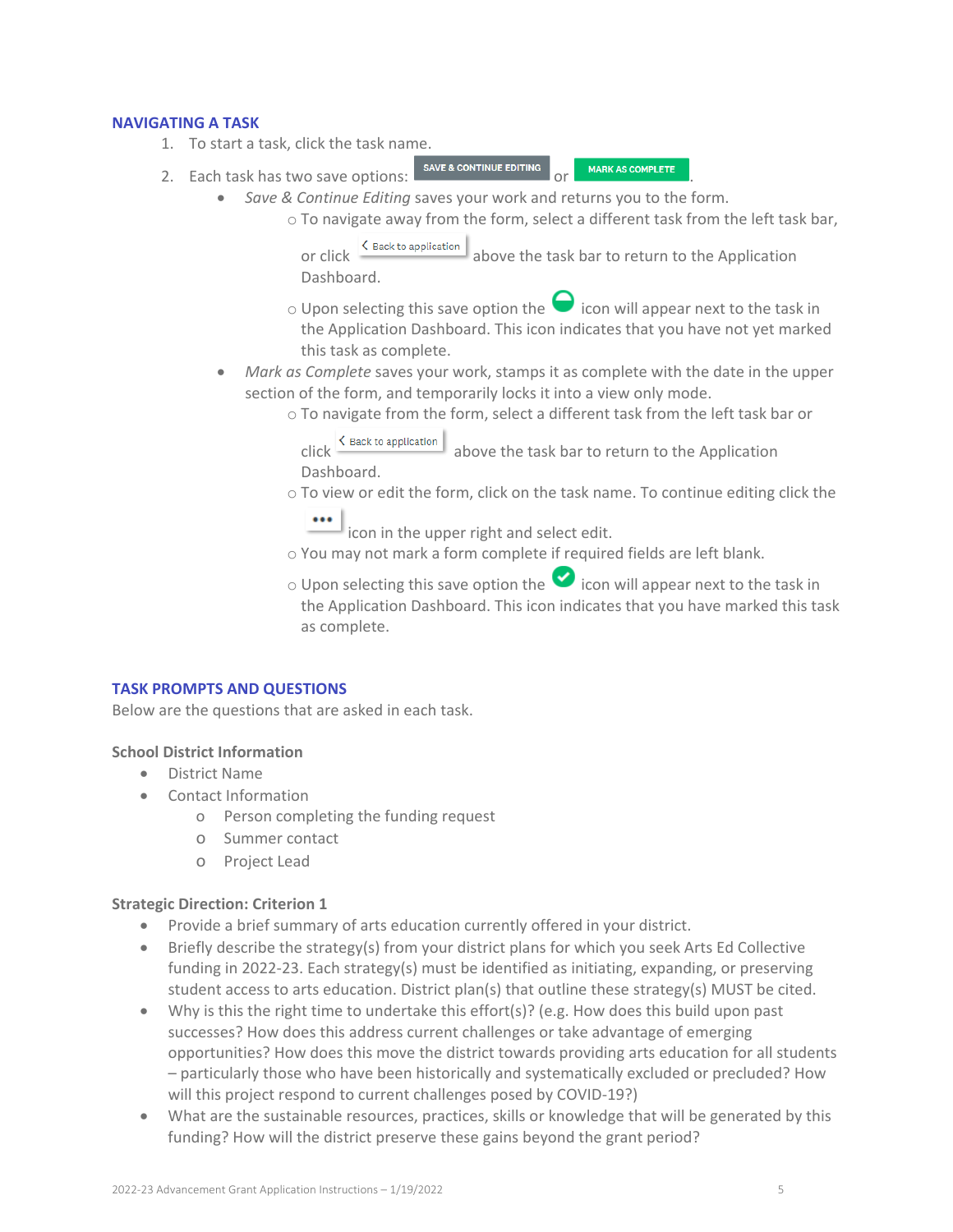## **Project: Criterion 2**

- For the strategy(s) cited and described above in question 2, specify: a) activities that will be implemented as part of this funding request (include all aspects of the project that will be funded by the grant as well as the district match); b) where and when services will take place; and c) who will provide services?
- Who will participate? What specific tactics will be used to support young people who have been historically underserved?
- Which art forms will your project address? Include, as applicable, how the proposed curriculum is culturally relevant and responsive to the students to be served.

# **Project Evaluation: Criterion 3**

- Estimate who this project will serve. (Number of students, teachers, schools, others)
- What changes in the scale, quality, or equity of arts education will this project produce? As applicable, include Arts Ed Profile data or other district data that illustrate current inequities in access, particularity for those students who have been historically underserved. What other outcomes do you hope to achieve?
- What tools will you use to track the project's success? (e.g. surveys, observation protocols, rubrics) How will you analyze and apply the findings?

# **Personnel: Criterion 4**

- Describe the relevant experience of the project lead. What percentage of their time will be allocated to this project?
- What other staffing or administrative support will be provided by the district to ensure this project is successfully implemented?
- If applicable, describe the roles and responsibilities of staff or community partners who will be providing arts instruction or professional development. Please indicate their qualifications, including their capacity to engage participants in diverse and culturally responsive learning experiences.

# **Fiscal Capacity: Criterion 5**

- Complete the project expense table page 1
	- o Specify all project expenses as described in the Project Plan. *Expenses covered by the funding request are listed in column one. Expenses covered by the district's cash match are included in column two.*
	- o Include expense details that breakdown the cost of each line item
- Complete the revenue table page 2
	- o Specify district cash and list sources of cash match
- Demonstrate a balanced budget (Total Expenses = Total Revenue)

# **Certification**

- Certify your application.
	- o Read the instructions and insert the necessary certification from an Authorized Official.
	- o Check the "I Certify" box to certify.

## **FINALIZING AND SUBMITTING YOUR GRANT APPLICATION**

Once you have completed and saved all your tasks in the Application Dashboard, each will be marked

complete by displaying the  $\bullet$  icon.

In the overview panel you can now click the  $\Box$  REVIEW button to see all the task forms on one page for final review. Once your application has been reviewed for completeness, you must submit your application. This can be completed in two ways: